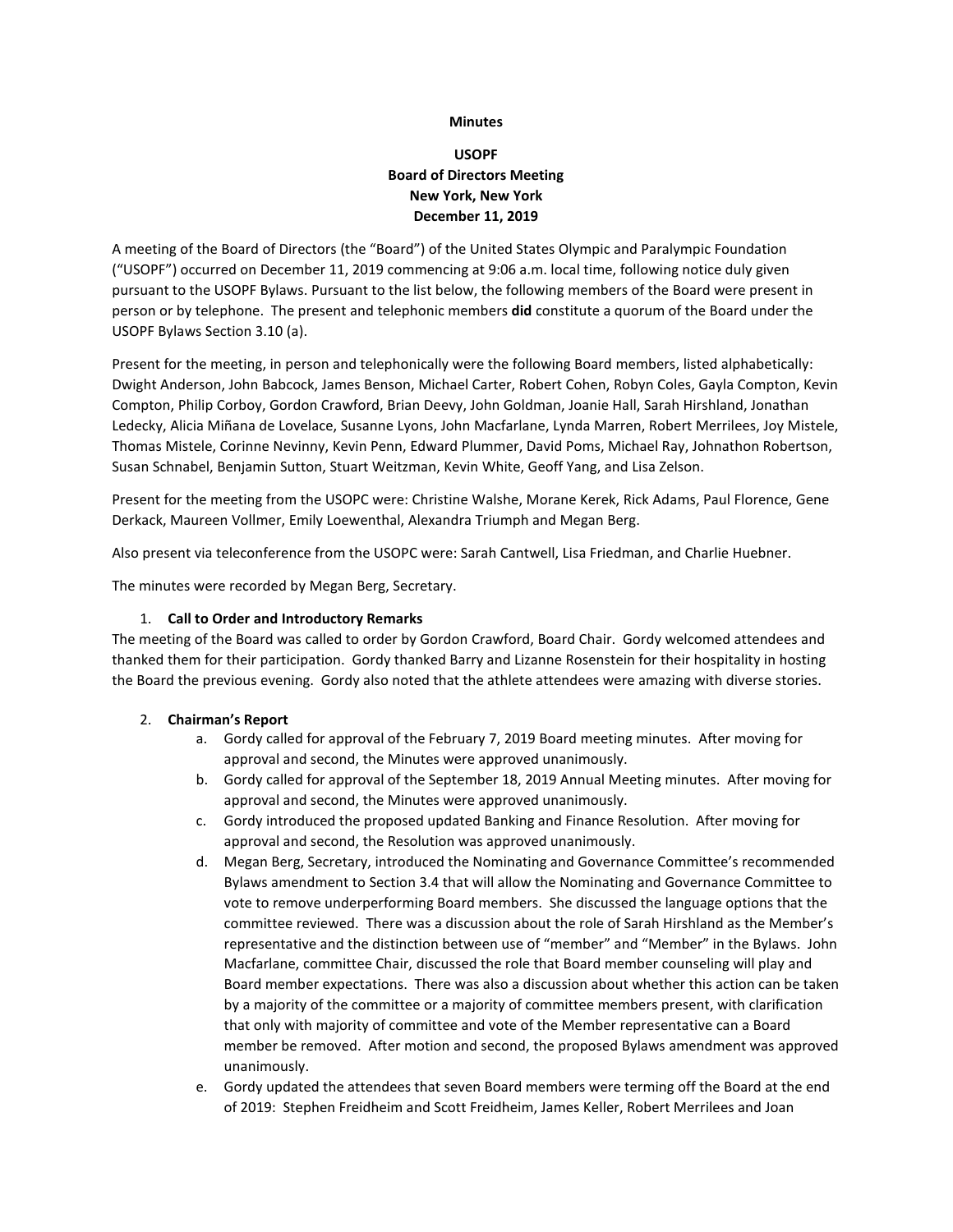Criswell, Roberto and Allison Mignone, David Poms, Kevin White, and Dan and Lisa Zelson. John Macfarlane read into the record the resolutions of acknowledging the service of those Board members in attendance. The resolutions for all Board members are attached to these minutes.

- f. Gordy welcomed the newly elected Board members whose terms will begin January 1, 2020: Tracey and Edward Benford, Jacqueline and Christian Erdman and Sheila and James Walker.
- g. Gordy updated that attendees on recent Executive Committee meetings including: (1) November 9, 2019 with Sarah Hirshland to discuss the mission and strategic planning; (2) November 26, 2019 in a joint session with the Finance Committee to review the proposed 2020 budget; and (3) December 10, 2019 to discuss and review options in future collaborations with LA2028.

## 3. **USOC Update**

Gordy thanked Sarah Hirshland and Susanne Lyons for their involvement with the USOPF and their leadership and introduced Sarah, who updated the Board on the following matters:

- a. Hall of Fame: Sarah shared that the USOPC had recently inducted a new class to the Hall of Fame. Beginning in 2020, the Olympic Museum will house the Hall of Fame;
- b. USOPC Executive Team: Sarah shared that she has completed the hiring process and has a full executive team. She began restructuring the team at the beginning of 2020. She is still in the hiring process for the Chief Medical Officer;
- c. Sarah continues to work with the AAC to assist in its growth and movement towards a more professional staff rather than solely volunteers;
- d. USOPC governance reform: The USOPC Board approved significant governance reforms and Bylaws amendments. Some reforms will be implemented in January 2020 and some will take affect in January 2021, including adding a non-voting role for the USOPF Board Chair. Other reforms include IPC parity, additional athlete representation, developing a formal NGB certification process. There will likely be additional amendments in 2020;
- e. Legislative updates: Sarah expects that the Moran-Blumenthal bill will pass and both she and Susanne support the legislation. There are ongoing conflicts between the proposed legislation and the IOC charter. They continue to work with the legislators and staff on specific language, mandates and implementation timing;
- f. Litigation: Sarah shared that the gymnastics litigation is ongoing, but she is confident that the USOPC is employing the right internal and external resources.

There was a discussion about the role of Title IX and the NGB certification process. There was a request that the Board be provided with talking points regarding legislation and litigation as many have regular contact with legislators.

- g. Cultural Assessment: The USOPC has employed a consultant to assist with assessing the USOPC's culture. Sarah expects to share the organization's cultural goals and how they will be met and assessed in early 2020; and
- h. 2020 focus: Sarah and her executive team's focus in 2020 will include: (1) providing an optimal Tokyo experience for Team USA athletes; (2) the USOPC's mission statement and finalizing the definitions of the members of Team USA eligible for resources and support; (3) the NGB certification process; (4) the organization's culture and regaining trust of athletes and community; (5) resource allocation; and (6) 2021-2024 fiscal strategy, including the role of the USOPF and LA28.

Susanne Lyons, USOPC Board Chair updated the Board on the following matters:

a. Susanne updated the Board on the Olympic Summit, which included leaders of the top international federations, WADA, China, Russia and US representatives. The primary discussion points related to Russia's antidoping violations.

There was a discussion regarding different sports having different eligibility rules at the federation level, whether any other countries are at risk due to antidoping violations and the Rodchenkov Bill regarding extra-territorial rights and enforcement;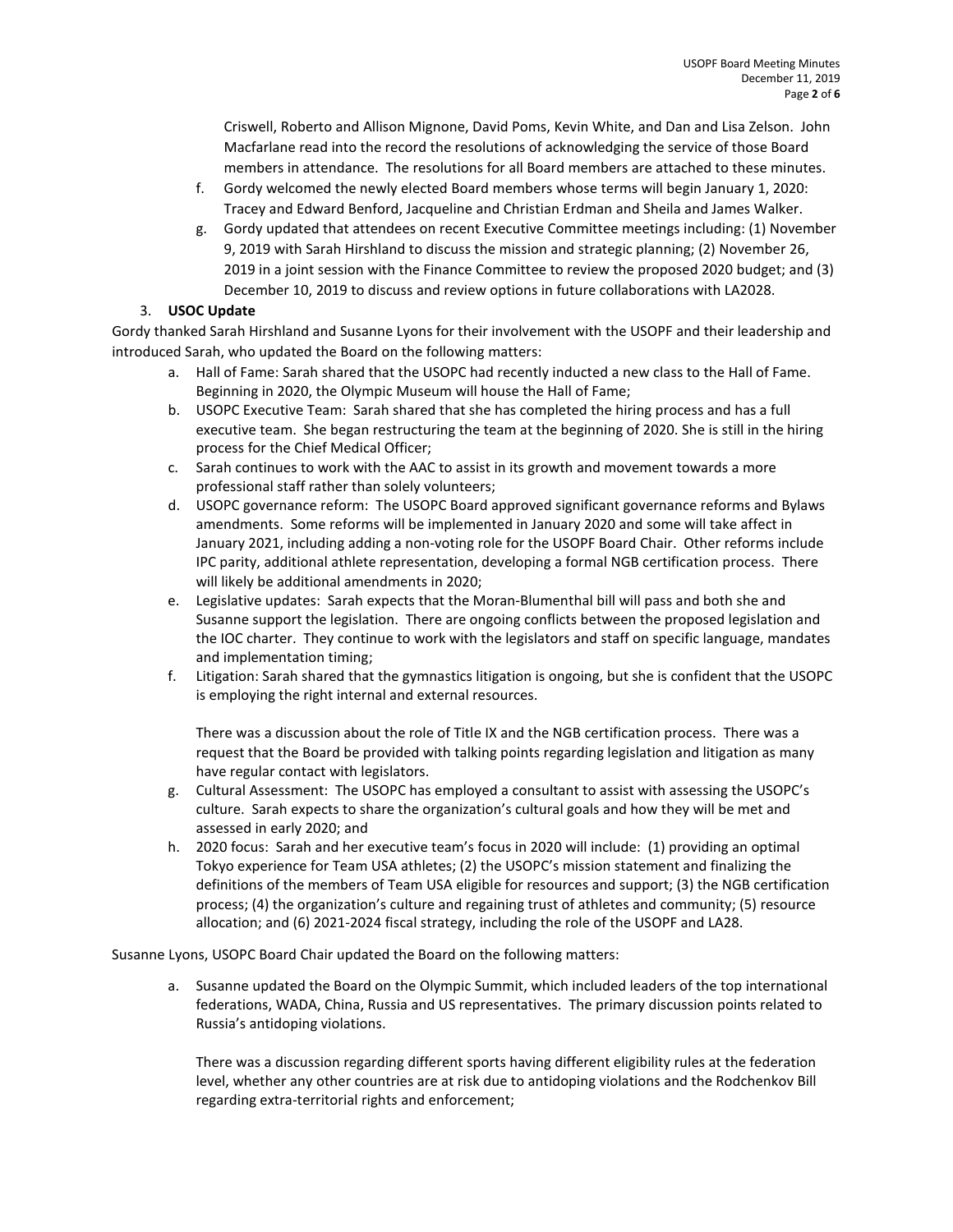- b. Susanne discussed the requirement of political neutrality contained in the IOC Charter and the balance between freedom of speech protections and political neutrality for Team USA athletes and the USOPC;
- c. Susanne further discussed the conflict between the language in the proposed Moran-Blumenthal bill and the IOC's charter;
- d. Susanne shared that U.S. Senators had recently written a letter to the IOC regarding human rights violations in China in advance of the Beijing Games in 2022. Susanne discussed the impact of boycotts of the 1980 and 1984 Games;
- e. The Youth Olympic Games will be held in January 2020 and is focused on small formats to test potential new sports;
- f. The USOPC is looking to identify synergies in eSports within virtual reality or story participant sports;
- g. David Haggerty was re-elected as the ITF President and nominated to become a member of the IOC;
- h. The IOC ratified the Olympic Truce and President Bach was recently at the U.N.

There was a discussion regarding the USOPC's plans to train and educate athletes on the rules regarding political speech and protests. Rick Adams, Chief of Sport Performance and NGB Services, discussed the education plan and the role of cultural differences and due process.

There was an additional discussion and request regarding utilizing the USOPF Board members and their contacts to assist with the USOPC's legislative negotiations.

### 4. **USOPF Finance Report**

Christine Walshe, President, reported that she is optimistic that the development team will meet its fundraising goals, with two substantial principle gifts in final negotiations. She reported that the biggest growth area was in the \$500,000 gift level, with 15 new commitments signed in 2019 and 8 of those secured without face-to-face meetings. Christine also shared that the planned giving area secured a \$4 million revocable commitment and one of the two gifts in negotiation will be a charitable lead annuity trust in excess of \$4 million. Megan Berg clarified the timing of recognizing planned gifts for new activity and financials.

Morane Kerek, Treasurer, reviewed the 2019 financial statements to date in which revenue is recorded upon receipt, which differs from the new activity goals. Morane reviewed the expense savings which primarily resulted in staffing changes and decision not to make additional investments in Team USA Fund.

Christine reviewed the 2020 proposed new activity goal, reviewed the quad comparisons that identify giving trends in Games and non-Games years. She remains optimistic that the USOPF will meet its quad goal. She presented the proposed 2020 fundraising gift table which will rely heavily on Trustee and Board renewals, retention of current donors and moving donors up the gift table. In the lead up to LA28, there will be a focus on principle gifts.

Morane reviewed the quad financials, 2020 proposed expense budget and defined the hospitality costs within the budget that are not billed to hospitality participants.

There was a discussion regarding the USOPF efficiency ratio and that the USOPC grant for expenses is excluded from that calculation. The USOPF quad goal for 2021-2024 will be \$146 million, which represents approximately 16% increase, and there was a discussion about how that growth percentage was calculated. There was a discussion regarding whether donor retention rates are tracked. Retention rates are tracked and for donors giving at or above \$100,000 the retention rate is 85%. There was a discussion regarding the hospitality pricing, USOPF staff expenses and the impact on package cost of the hospitality program being fully self-supporting. Additionally, there was a discussion regarding the timing of charity watchdog sites rating of the USOPF.

There was a discussion regarding the decision not to invest in additional growth in the Team USA Fund during 2019. Christine reminded the Board that they had approved incremental investments, but in light of staffing changes and ongoing discussions regarding LA28, the decision was made not to invest the funds.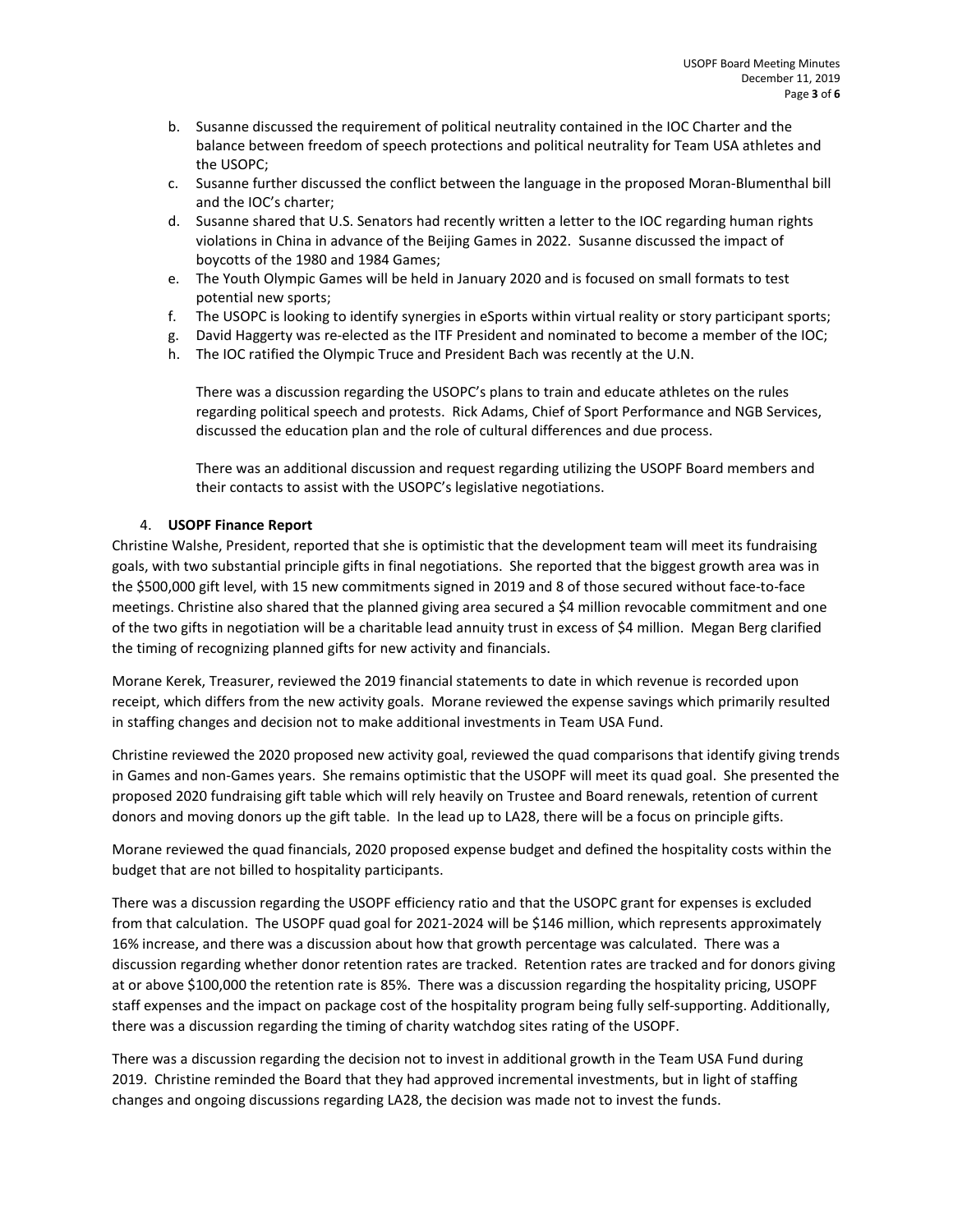At this time there was a motion and second to approve the proposed 2020 fundraising target, revenue budget and expense budget. The motion was approved unanimously.

#### **Fundraising Report and Key Communication Themes**

Christine thanked the Board and staff for their support and guidance as she transitioned into her role as USOPF President. She introduced Paul Florence, Sr. Vice President of Strategy and Operations, and reported about the USOPF's PSA for TeamUSAFund.org. In addition, she updated the Board on the following matters:

- 1. People and Programs: Christine gave a staffing update, including recent gift officer staffing. Her primary needs and staffing considerations will focus on the northeast and southeast. There was a discussion about consideration of a new hire with part-time duties based on vacation sites of prospects and donors;
- 2. As the USOPC finalizes its strategic plan, the USOPF will look to create a strategic plan by identifying gift opportunities to support the USOPC's goals;
- 3. Christine reviewed the donor arc and the established USOPF giving programs including: (a) Team USA Fund; (b) Sixth Ring; (c) Mid-Major/Giving Circle; (d) Champions; (e) Podium; and (f) Investors Circle;
- 4. Paul Florence updated the Board on the Team USA Fund and highlighted the business decision to pause additional growth investments in the program. The program will exceed its 2019 revenue goals. The program also completed an RFP for a gift processing partner and is currently in the implementation process. There was a discussion regarding donor retention. Paul reviewed the Team USA Fund performance screen.
- 5. Giving Circle: Christine updated the Board on the status of the mid-major program, called the Giving Circle, launched in July 2019. Since its launch the program has raised \$1 million dollars. Most gifts do not include access to hospitality benefits. The program will have a working group, chaired by Joanie Hall, with the goal to hold 5 gatherings in 2020. The working group will target prospects who are not able to or interested in a Champions or Trustee level gift. The USOPF will also launch a merchandise website exclusively for Giving Circle members.
- 6. 2020 Key messaging themes: As identified during the Annual Meeting breakout sessions, 2020 USOPF messaging will include: (a)athletes first; (b) Team USA is a fan-funded nonprofit; (c) Team USA and athletes inspire achievement; (d) high performance innovation; and (e) sport can unify the country.

The intent is to communicate these themes through:

- a. story-telling through expanded media exposure, education and athlete visibility;
- b. strategic partnerships including corporate partnerships, broadcast partnerships, sport ambassadors and ACE members;
- c. community building through donor and supporter networks and continuing and ongoing humanizing of the athletes' stories; and
- d. telling the athletes' journeys beyond medals, to help athletes develop their personal brand and to celebrate their journey.

Additionally, Paul is working on diversifying the donor experience beyond Games hospitality by utilizing unique opportunities to engage with athletes. Finally, the USOPF is focusing on Trustee engagement opportunities. Paul introduced Emily Loewenthal, who has joined the Board Relations team with a primary focus on Trustee engagement and events.

- 7. Working Groups Update: Christine shared that most working groups were paused during the latter half of 2019 as she evaluated their role in the USOPF's mission and activities. The current status of the working groups is:
	- a. Giving Circle: Will be fully launched in 2020 under the leadership of Joanie Hall;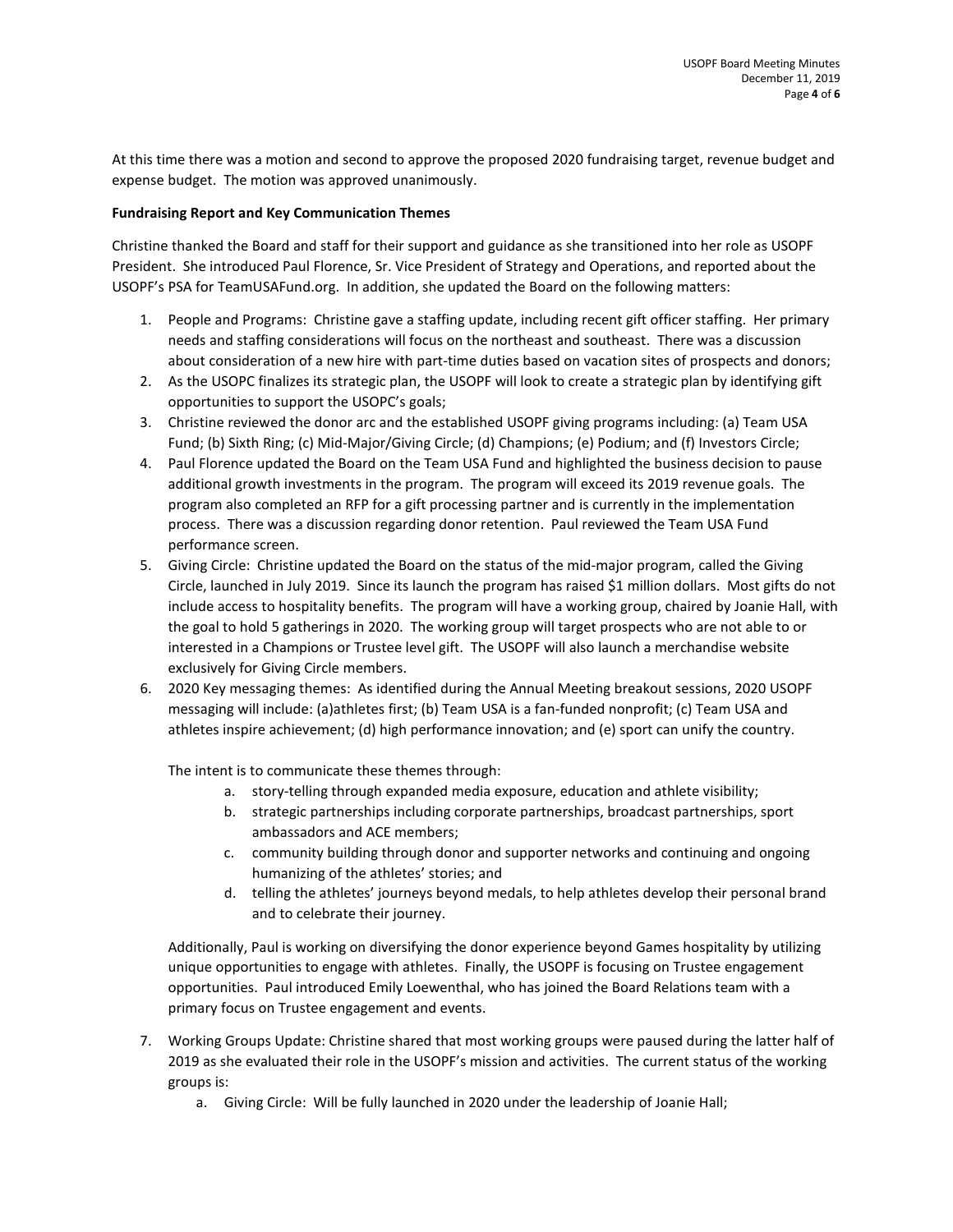- b. ACE: Activities have been paused as Bahati VanPelt, Chief of Athlete Services, has been onboarding and determining his priorities. With Dan Zelson terming off the Board, Tom Mistele will become the chair of the Working Group;
- c. Paralympic Working Group: The Group launched in 2019 under the leadership of Jim Benson;
- d. Technology and Innovation: The Group is chaired by Kevin Compton and Geoff Yang. There are growth opportunities in 2020 which will focus on developing a dashboard to track projects and determining best practices for investments for the benefit of the athletes;
- e. Games Hospitality: Rob Cohen chairs the working group with the primary goal to vet Games hospitality strategy. Rob shared that the goal of the hospitality program and the working group is to enhance the experience and may include (a) Board members acting as hosts to help manage the attendees; (b) analyzing costs and expenses of program; (c) sourcing tickets, program schedules and hotels; (d) identifying and facilitating strategic partnerships including NBC and LA28; and (e) utilizing the working group to increase revenue.
- 8. 2020 Events Calendar: Highlighted for the Board are the upcoming events including Speedskating in Park City, Swimming Trials in Omaha, Nebraska (Annual Meeting), and US Biathlon nationals.

### **Tokyo Hospitality**

Paul Florence shared that staff will be operationally compact and that the Games footprint will be compact with approximately 30 minutes travel between venues. The main objective is to have staff act in a concierge role rather than travel agent role and to facilitate a greater connection with the Games. The situs of the last 3 Games were aspirational for the IOC, but in advance of the upcoming Games, the USOPF will evaluate the size of the programs in comparison to the revenue goals and needs.

Current challenges with the hospitality program include package costs and asset cost (e.g. 5-star hotel vs a 4-star hotel). Paul reviewed the current available inventory and the risks associated with securing sufficient assets versus guessing. Access to premier tickets for marque events (Opening Ceremony, Swimming and Gymnastics) remain a challenge. Additionally, the expense of hosting hospitality in Tokyo, a very expensive city, is also challenging as package costs increase. Paul issued a specific call to action to help the team sell out remaining available inventory.

There was a discussion regarding the number of programs, including the 3 wave and 4 wave programs within the Podium program.

### **Sport Performance**

Rick Adams, Chief of Sport and NGB Services, thanked the Board for their support, which is integral to Team USA's success. 2019 has been a transition year, but the sport team is focused on the athletes. Rick shared that the development team under Christine's leadership is fully integrated with the sport team.

Rick updated the Board on the current status of Team USA. There are currently 103 athletes in the top 3 of their sport and 231 athletes in the top 8. Thirteen teams have qualified for the Tokyo Games.

Rick and his team are currently finalizing the 2020 high performance plans for the NGBs and addressing quad funding so that high performing NGBs can plan over multiple years rather than on an annual basis. Rick updated the Board on the Tokyo high performance training center, which will be housed at the Okura Sport Park. The training center will be approximately 30 minutes from the athlete village, the track renovation has been completed and the kitchen renovation is underway.

After the Rio Games, the Paralympic team launched the Tokyo 130 plan as its medal goal and has focused on talent transfer between sports and sport development. The analytics employed on the Paralympic side are more difficult because of the different classifications. Rick shared the status of qualifications for the Paralympic Games.